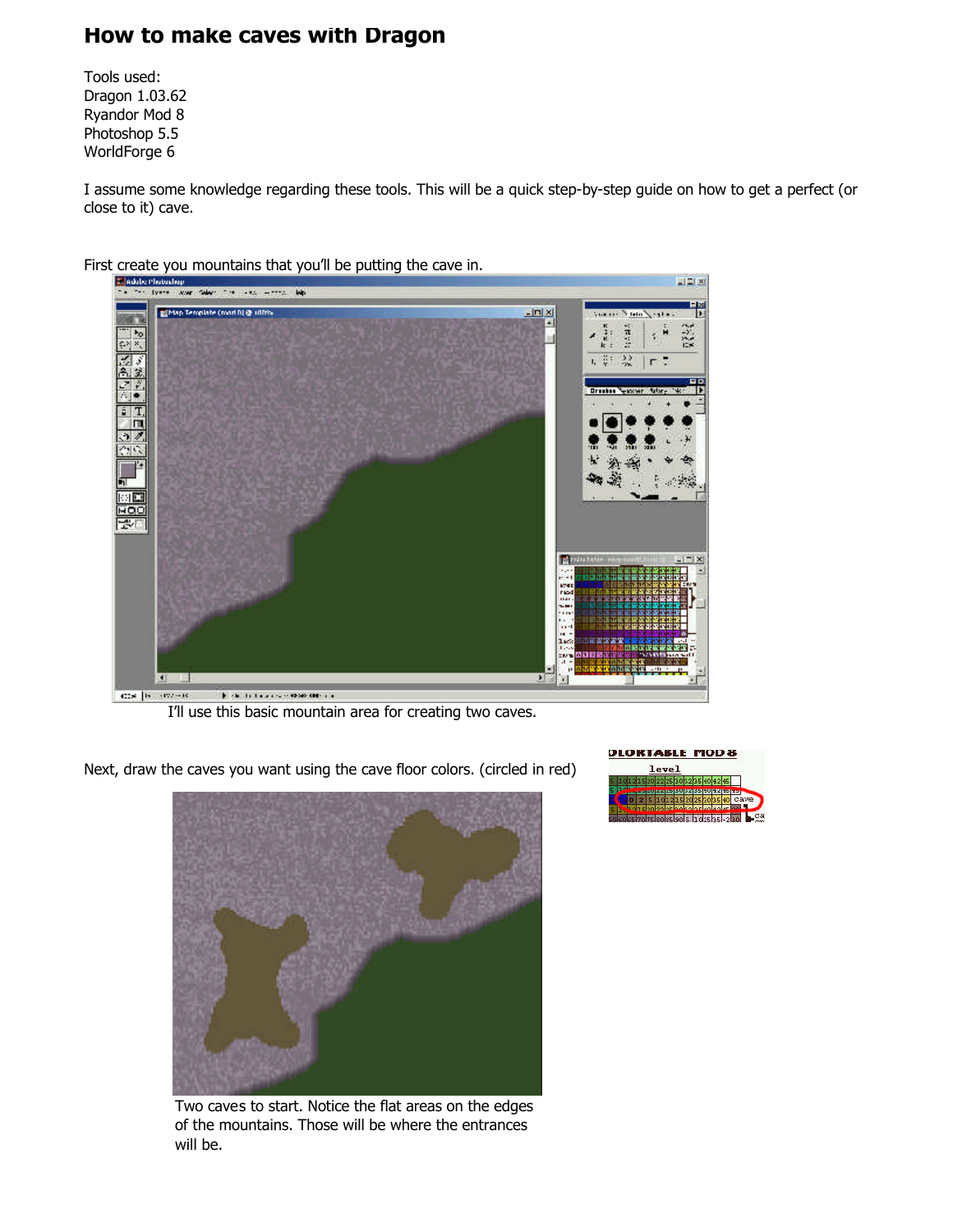Now I'll draw the cave entrances. (colors circled in red)





Notice I extended the caves to within 2 tiles of the entrance. I also used all three of the cave entrance colors. It is preferable to create the cave entrance at least 4 tiles wide.

Next, outline the cave with black 0. Use a border at least 3 tiles wide. Do not put black where the entrances will be.



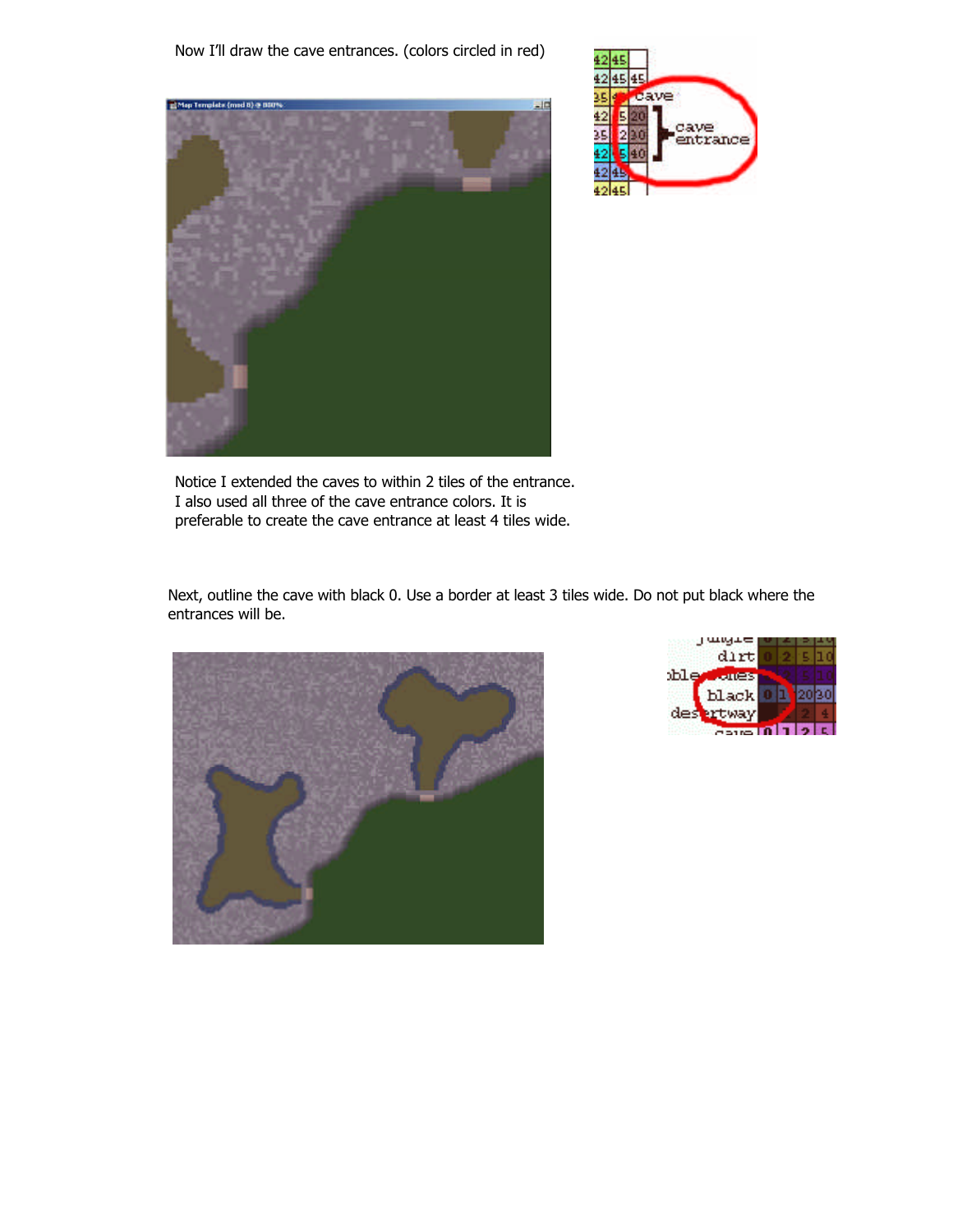The next step is to run the bmp through Dragon.

Set the paths to what you need and make the options match below:

|                                      | LDRAGON for Windows V1.03.62 Beta            | $\times$        |  |  |  |  |  |  |  |  |
|--------------------------------------|----------------------------------------------|-----------------|--|--|--|--|--|--|--|--|
| Input<br><b>BMP</b> File<br>Fix File | C:\dev\dragon10362\cave-tut.bmp<br>嵩<br>151  |                 |  |  |  |  |  |  |  |  |
| Output<br><b>MAP File</b>            | C:\dev\dragon10362\map0.mul                  |                 |  |  |  |  |  |  |  |  |
| <b>Status</b>                        |                                              |                 |  |  |  |  |  |  |  |  |
|                                      | <b>LDRAGON - Configuration</b>               | $\vert x \vert$ |  |  |  |  |  |  |  |  |
|                                      | C Sphere Statics<br>Remove Static Files<br>⊽ |                 |  |  |  |  |  |  |  |  |
|                                      | <b>C</b> UOX Statics<br><b>HighPriority</b>  |                 |  |  |  |  |  |  |  |  |
|                                      | QK                                           |                 |  |  |  |  |  |  |  |  |
|                                      | $0\%$                                        | Start<br>Config |  |  |  |  |  |  |  |  |

Hit OK. Then hit Start. Your map will compile. It may take anywhere from 3 minutes to 20 minutes.

Now, you need to run DragonSP to include the statics that it creates.

When you run DragonSP, you'll see a list on the left side that has a bunch of scp's. For the cave make sure you select "cavenew.scp" and "cavenewdeco.scp" Make sure your paths are right to the statics above, then hit Start. When asked "Clear Statics?" most of the time you'll want to answer yes.

Once your map is complete, now is the time to make a backup of it just in case. Next step is WorldForge. Go to the area of the cave and start drawing mountain over the cave area. Pick a height roughly equal to the surrounding mountain height, choose a brush size of 3 (the max) and select "random mountain" from the select mode list.

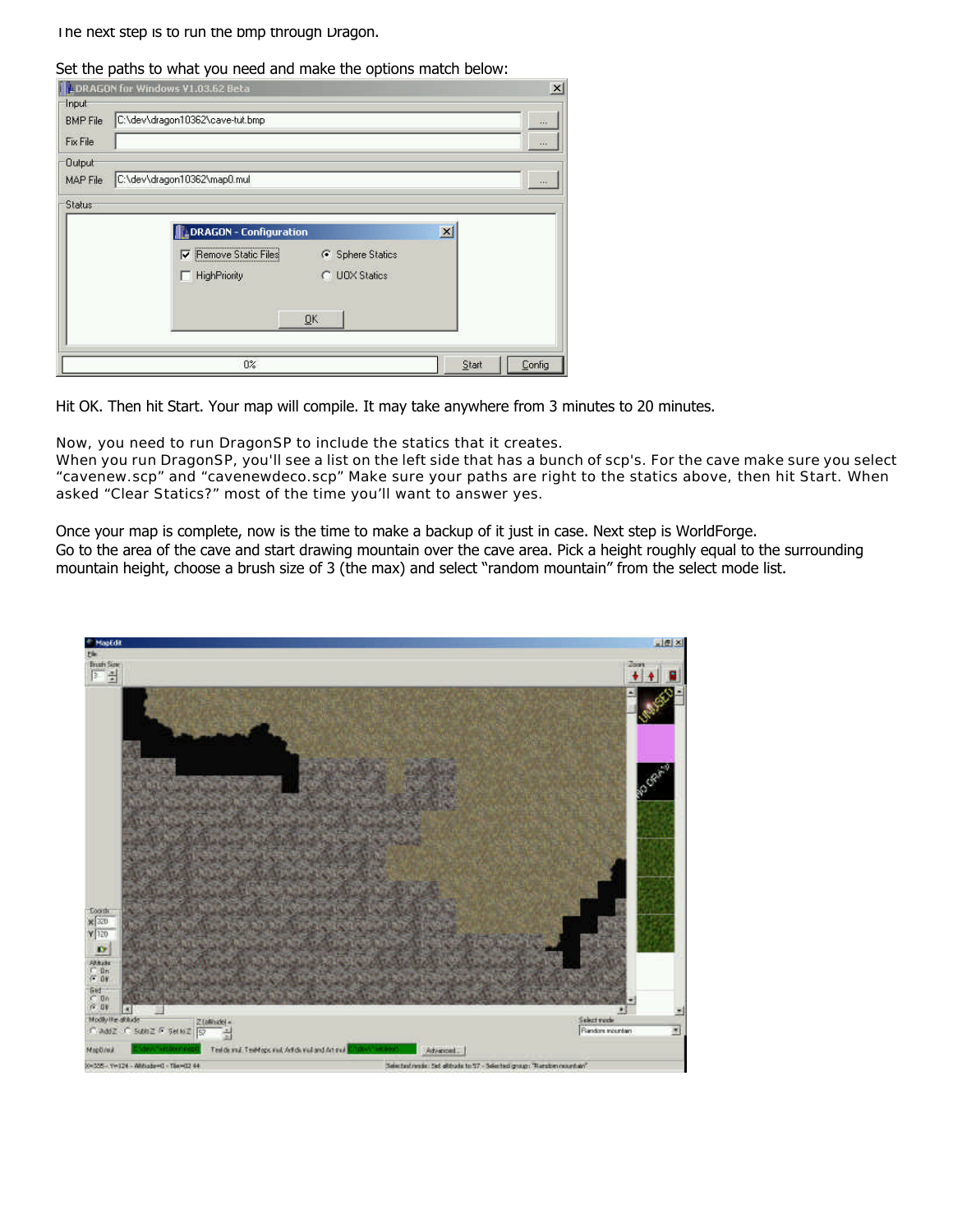Once you done this, then it's time to fix up the entrance to the cave. As below, the blue tile is already done, and the red tile I will do.

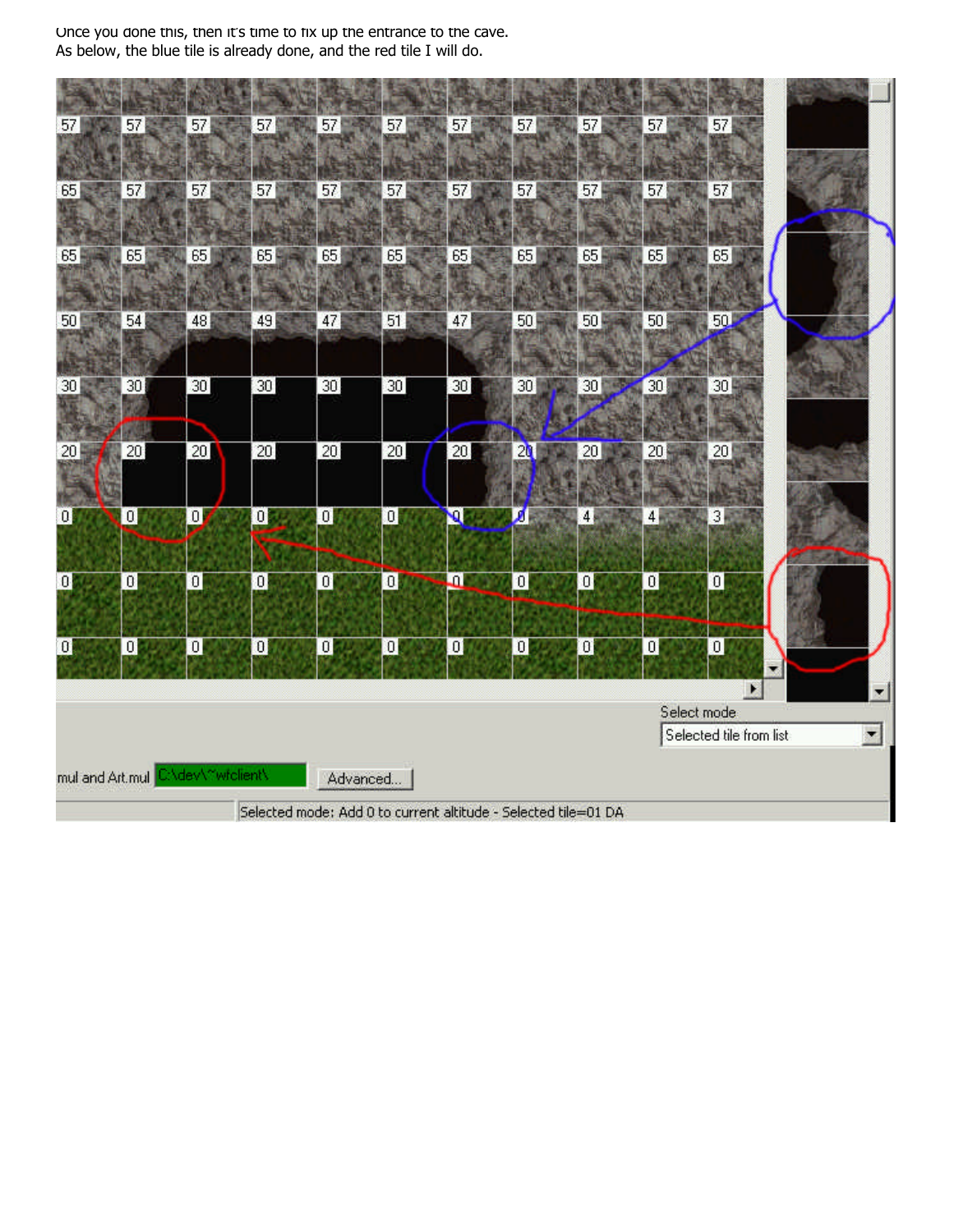The last step for creating this new cave is to place walk-able tiles through the entrance. This is done in game.

This is what it should look like in game ('tele to the inside of the cave as it is easier to perform the next step)



Issue the command: **'tile 05 3c** . This will give you the ability to place a square to your sizing through the black area. You most likely will have to select an over large area, but you can always remove the extra.



Essentially, that is it. Final step would be to save, and freeze the wsc file to make the entrance part of the world.

If you have any other questions please contact me via the forums at http://www.paigelore.com/phpBB2/viewforum.php?f=22 or email at ryandor@ryandor.com or ryandor@paigelore.com 20May02 :: 9:44 pm